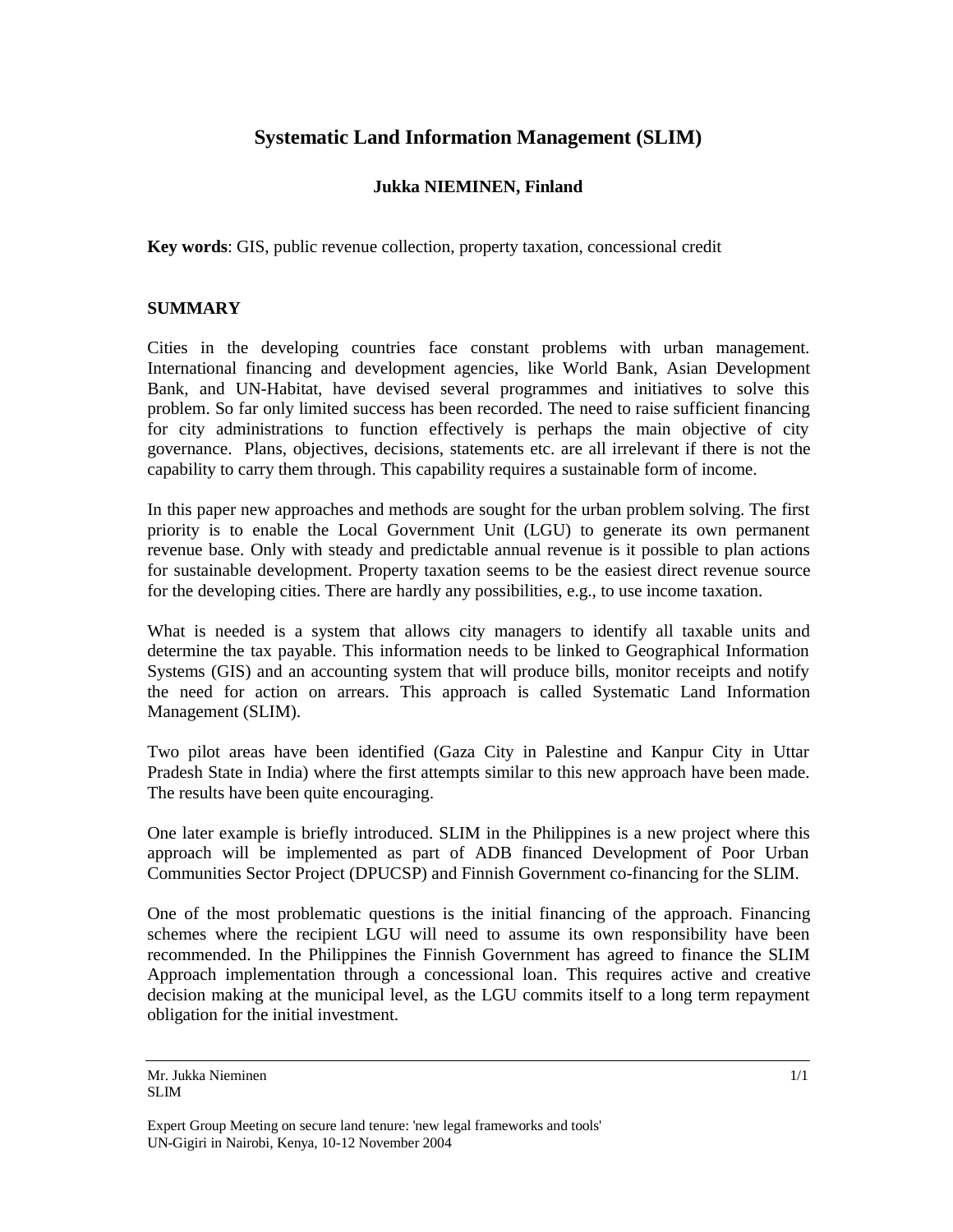# **Systematic Land Information Management (SLIM)**

# **Jukka NIEMINEN, Finland**

## **1. INTRODUCTION**

"Recognising local authorities as our closest partners, and as essential, in the implementation of the Habitat Agenda, we must, within the legal framework of each country, promote decentralisation through democratic local authorities and work to strengthen their financial and institutional capacities in accordance with the conditions of countries, while ensuring their transparency, accountability and responsiveness to the needs of people, which are key requirements for Governments at all levels." (Istanbul Declaration: Paragraph 12, 1996)

The above paragraph from Habitat Agenda and Istanbul Declaration brings forward the key themes of this paper:

- need to promote decentralisation through bigger fiscal autonomy of Local Government Units (LGUs),
- need to strengthen the financial and institutional capacities of the LGUs through introducing new affordable tools for urban management, and
- need for transparency and good governance of the LGUs.

There is not one developing city that currently meets its financial obligations. The solution to this problem is not for central government or international assistance to provide finance, but for the cities themselves to address their financial management. The quickest way to increase the fiscal autonomy of LGUs would be to develop efficient revenue collection.

This paper introduces a new approach to revenue collection, by using systematic land information management to facilitate property tax collection. This approach is based on the pragmatic use of low cost GIS, simplified assessment methods, and computer assisted accounting. The key elements would then be:

- Digital parcel/tax unit map over the whole LGU area,
- Simplified methods for assessing property tax,
- Tailor-made billing and monitoring application,
- Design of an operational GIS application where all taxable units are identified and the billing and monitoring of the revenue collection operations are organised, and
- Well prepared capacity building programme for all players within the revenue collection organisation (LGU tax office).

The revenue collection GIS should be developed in such a way that once it can be proved that additional revenue is being collected the system can be expanded towards the "multi-user GIS" direction.

The approach presented below was developed through experiences of our planning teams in two developing cities: Gaza City in Palestine and Kanpur City in India. The SLIM Approach is already applied in Hargeisa, Somaliland, and it will be soon applied in six cities in the Philippines as part of ADB funded Development of Poor Urban Communities Sector Project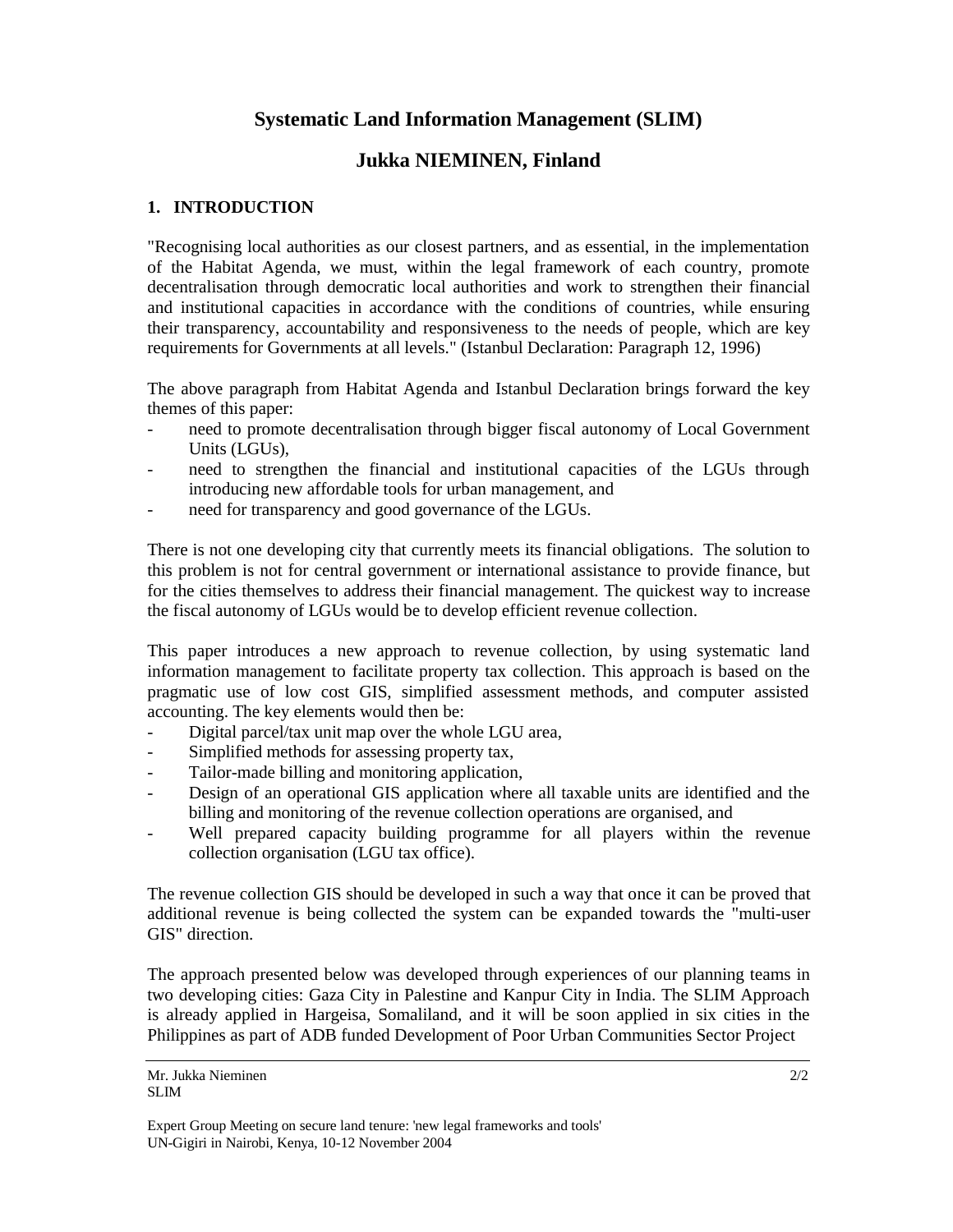## **2. LGUS AND FISCAL AUTONOMY**

The promotion of decentralisation and thus the increased autonomy of the local government units (LGUs) have been named as one of the key objectives for urban development in the strategy papers of the international financing institutions (Asian Development Bank 2001) and international development agencies (UNCHS (Habitat), 1996, Paragraph 180 (Action)). Also prominent experts on municipal management (Bahl and Linn 1992, Dillinger 1991, Kelly 1999) have strongly called for fiscal autonomy. The autonomy of the LGUs brings forward the need to become less dependent on the central government financial support. Without a revenue source of its own the LGU lacks the necessary resources it should have to run its operations independently from the central government control.

## **3. LGUs AND PROPERTY TAX**

The need for independent financing reflects the LGU situation in urban management. No developing world LGU has enough funds to satisfy its development needs. Some even struggle to cover basic running costs, like salaries (McGill 1996). Therefore, increasing local revenues is a vital task. Virtually all countries focus attention on the property tax—the most common revenue source for local governments throughout the world (Bahl 1999). The property tax is the single most important local tax in developing countries (Bahl  $\&$  Linn 1992, Bahl 1999). Internationally, over 130 countries have some form of tax on property (Eckert 1990).

The traditional theory of fiscal federalism prescribes a very limited tax base for sub-national governments. According to Bird (2004) only "good" local taxes are said to be those that

- are easy to administer locally,
- are imposed solely (or mainly) on local residents, and

- do not raise problems of "harmonisation" or "competition" between sub-national governments or between sub-national and national governments.

Dillinger (1991) argues that the property tax can be a major revenue producer, but that in practice it rarely produces significant revenue. It is also said (Bird 2004) that it is unlikely that sub-national governments in most developing countries will be able to finance any but "hard" (property-related) services out of property taxes and so the "soft" services (education, health etc.) will need to have access to some more elastic revenue sources. On top of this there have been comments on property taxation being administratively difficult and expensive, slow in process, politically unpopular, and hard to manage in high inflation conditions (Dillinger 1991, Bird 2004, Corker & Nieminen 2001, Mou 1996).

In spite of the difficulties mentioned above Bell (2000) supports property tax as being a very defensible source of local revenues. He states that a good local revenue system would generate a revenue stream that is relatively productive and stable over time, is relatively neutral with regard to its impact on private economic decisions, is simple and predictable, and is equitable. Relative to other potential sources of local tax revenues, a local property tax scores well on all of these criteria. Property tax is especially attractive when compared with other potential sources of local tax revenues. The manner in which the property tax is administered, however, greatly influences its productivity, neutrality, simplicity, and equity.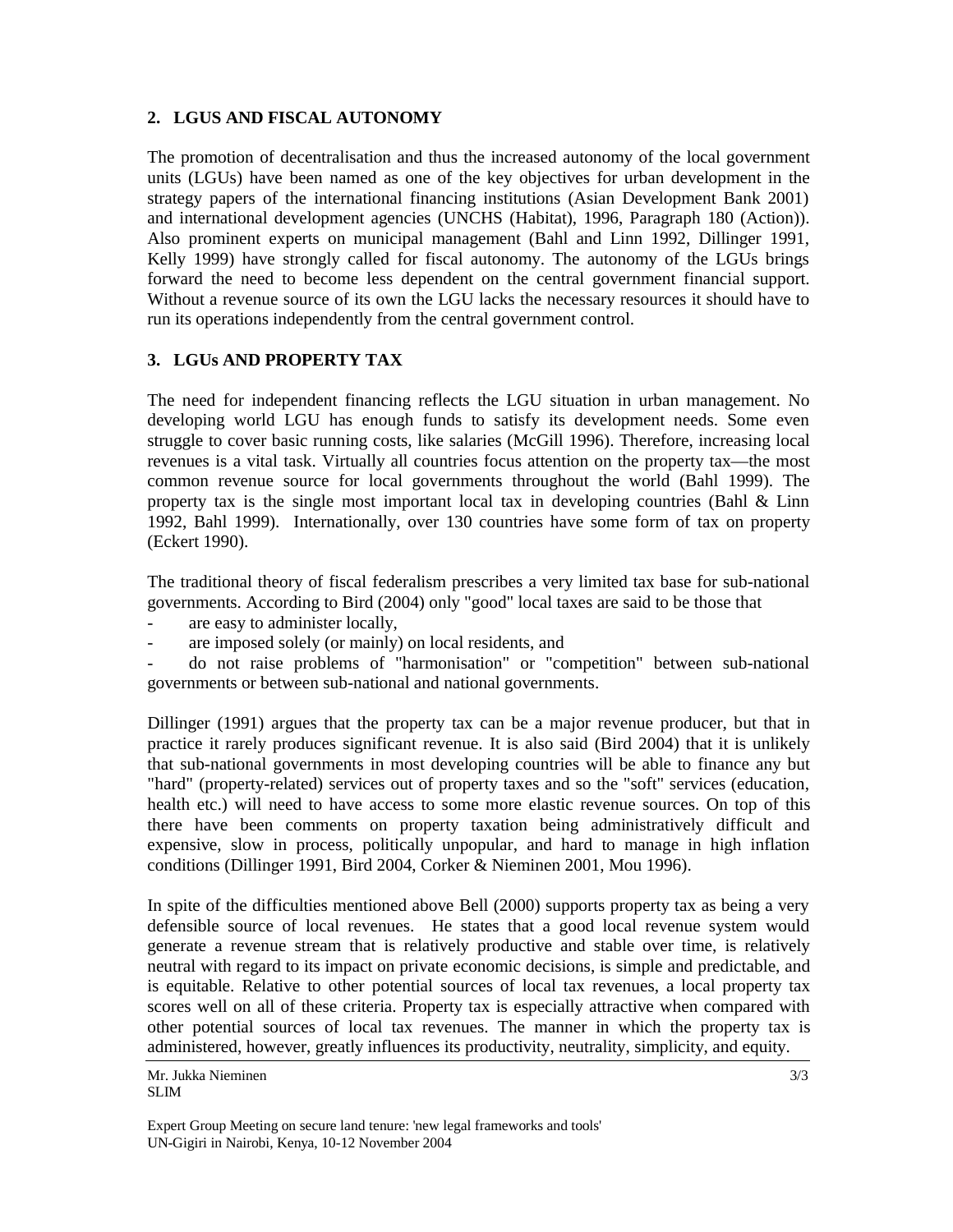## **4. USE OF GIS IN LGU REVENUE COLLECTION**

Kelly (1999) has emphasised the importance of applicable technologies in the efforts to increase the revenues of the local government units. At the same time he also calls for proper capacity building that would enable the local offices to fully utilise digital base maps, GIS technology and general computer know-how. According to him the data-processing activities need to be properly integrated with the administrative components of property taxation.

Kelly warns against too technology driven approach where overly complex and ambitious systems might cause the system to fail completely. Ignoring the administrative components is a guarantee for computerization failure. According to him there is a tendency to use property taxation to justify tremendous investment into computerized geographic information systems, which emphasises the graphical components of digitised parcel mapping often based on a Global Positioning System (GPS). These systems are usually supply driven by the technology rather than demand driven by real needs of the property tax administration system. Expectations are usually not realised because these expensive high-technology solutions fail to consider all aspects of property taxation, especially its administration interface with tax officials and taxpayers.

Kelly's opinion is that that simple, narrowly defined systems focused on basic operations tend to do better than complex systems. The purpose of property tax information management systems must be to support the administration of property taxation. It is not to provide extensive geographic information on regional planning, urban redevelopment, transportation, the environment, or marketing information to the neglect of basic property tax administrative functions. This opinion is shared by Bernstein (1994) as well as ADB (2001) and UNCHS(Habitat) (1996) in their strategy papers.

# **5. SYSTEMATIC LAND INFORMATION MANAGEMENT - A NEW APPROACH**

Contrary to the somewhat discouraging remarks sited above it is argued (Nieminen 2002) that there is a pragmatic way to use new technologies. One should harness simple database applications (tax billing and monitoring) and Geographical Information System (GIS) tools to improve the revenue collection of the LGUs. If this is done at the same time investing in the capacity building of the LGU staff, there are fairly good chances to get tangible results. The proposed steps to proceed are as follows:

- 1. New set of priorities within the LGU is agreed upon. This is really a political decision. The politicians have to agree that property tax will become a major source of revenue for the city. While no tax is popular, the popularity of property tax may be increased if a direct link can be shown between tax paid and services provided.
- 2. The city has to start a special Revenue Enhancement Project (REP), which runs parallel with the normal daily routines of the LGU in close co-operation with the local tax department. This project needs to make a financing plan for the first 3 to 5 years, after which it is expected that the operations have been fully adopted by the local administration.
- 3. As part of the political priority setting an agreement has to be made that the resulting additional tax revenue will be allocated based on a pre-determined allocation plan. In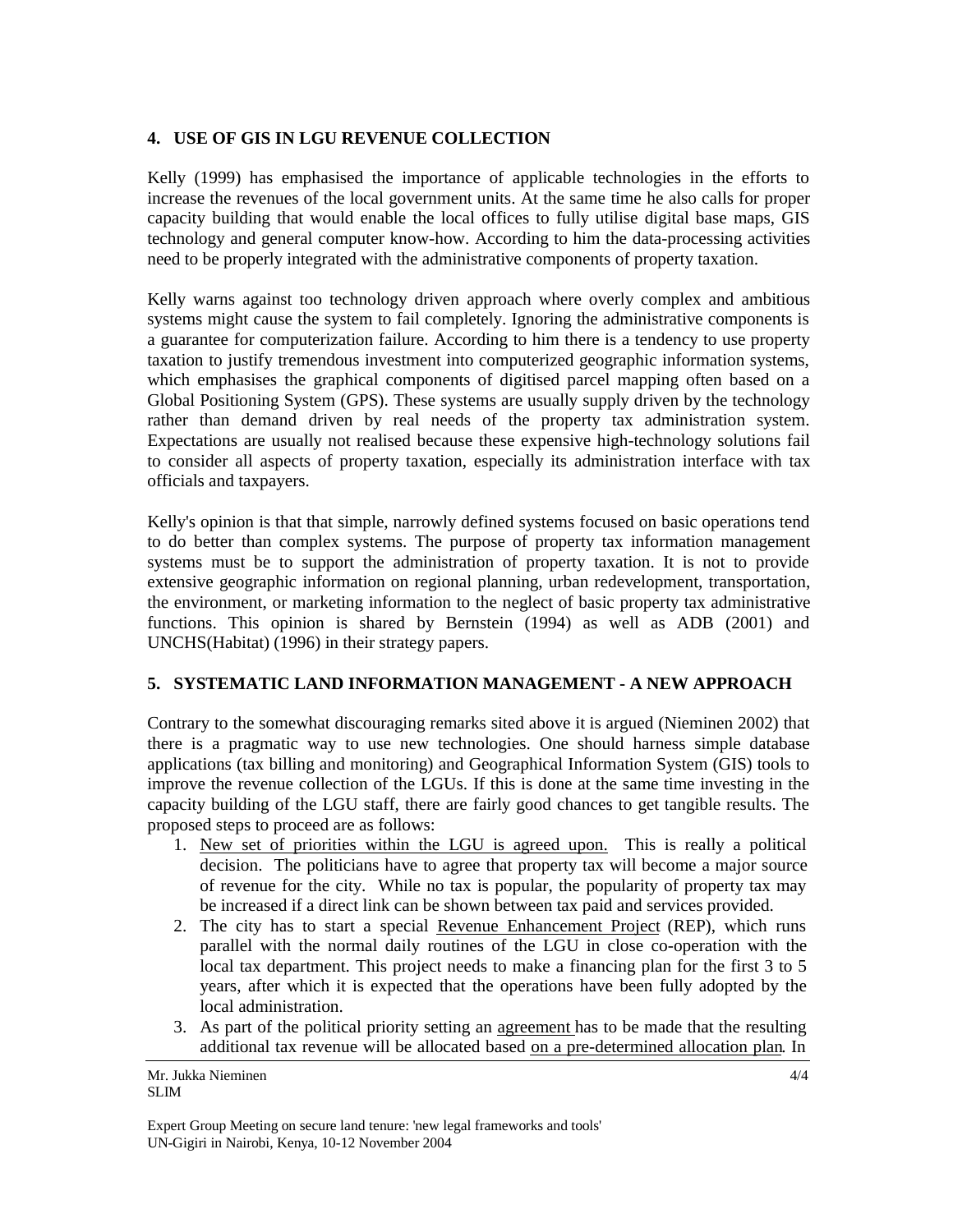other words, an agreement has to be made on how to allocate the new revenue for the daily operations of the city, the development of individual city areas (including the informal settlements), operations and maintenance of the computer facility that will be developed during the original development phase, activities that will be benefiting from the enhanced revenue base created, staff training, and public awareness campaigning. A new concept of "participatory budgeting" that has been successfully implemented in Porto Alegre, Brazil (Vergara & Tonollier 1999), could be used in the efforts to select the priorities for the new revenue allocation.

- 4. The REP will make a review of the current property taxation system and determine whether this is a suitable basis for development of a new (possibly computerised) system. If it is not, then recommendations must be made for changes to the present system. Typical problems include:
	- Significant numbers of properties are not taxed because of loopholes in the current law. Can these be blocked?
	- Complex and expensive procedures make it difficult to bring new properties into the taxation network. Such are, e.g., the requirement that properties have to be registered before they can be taxed, and complex and expensive valuation methods.
	- There are no up to date maps showing the location and extent of new properties
	- There is no simple mechanism to keep the rate of tax in line with inflation
- 5. The REP should produce a detailed study, which will examine what is needed to establish a viable property tax system. Any viable system will have the following five main components:
	- Compliance with laws and rules
	- Information on properties to be assessed and the assessment of each property,
	- Management of information,
	- Adequate equipment, and
	- Adequate staff, including staff training.
- 6. The minimum information required will usually consist of a map of all taxable units, showing their location, and where possible further information required to determine the tax payable. In many developing cities the rate of growth is so high that conventional mapping techniques are unable to cope. The use of digital mapping allows the map to be updated quickly and inexpensively. It should be understood that as a priority this map will be based on the requirements of the property taxation system. At first the intention is only to create a fiscal cadastre, as the experience has shown that efforts trying to link legal cadastre and fiscal cadastre will cause unnecessary delays in the implementation of the tax collection system (Dillinger 1991).
- 7. Links to planning information should be developed where these can be established at little or no additional cost or effort. Although land use planning and planning of utilities are not directly linked with tax collection they can be used for future valuation of taxable units.
- 8. Definition of the taxable basis for properties. Many property taxation systems are based on colonial systems, often ones that have been replaced in the original colonial country. A typical problem is that colonial systems are based on the assessment of property values. Rather than use valuation, new methods of assessment and in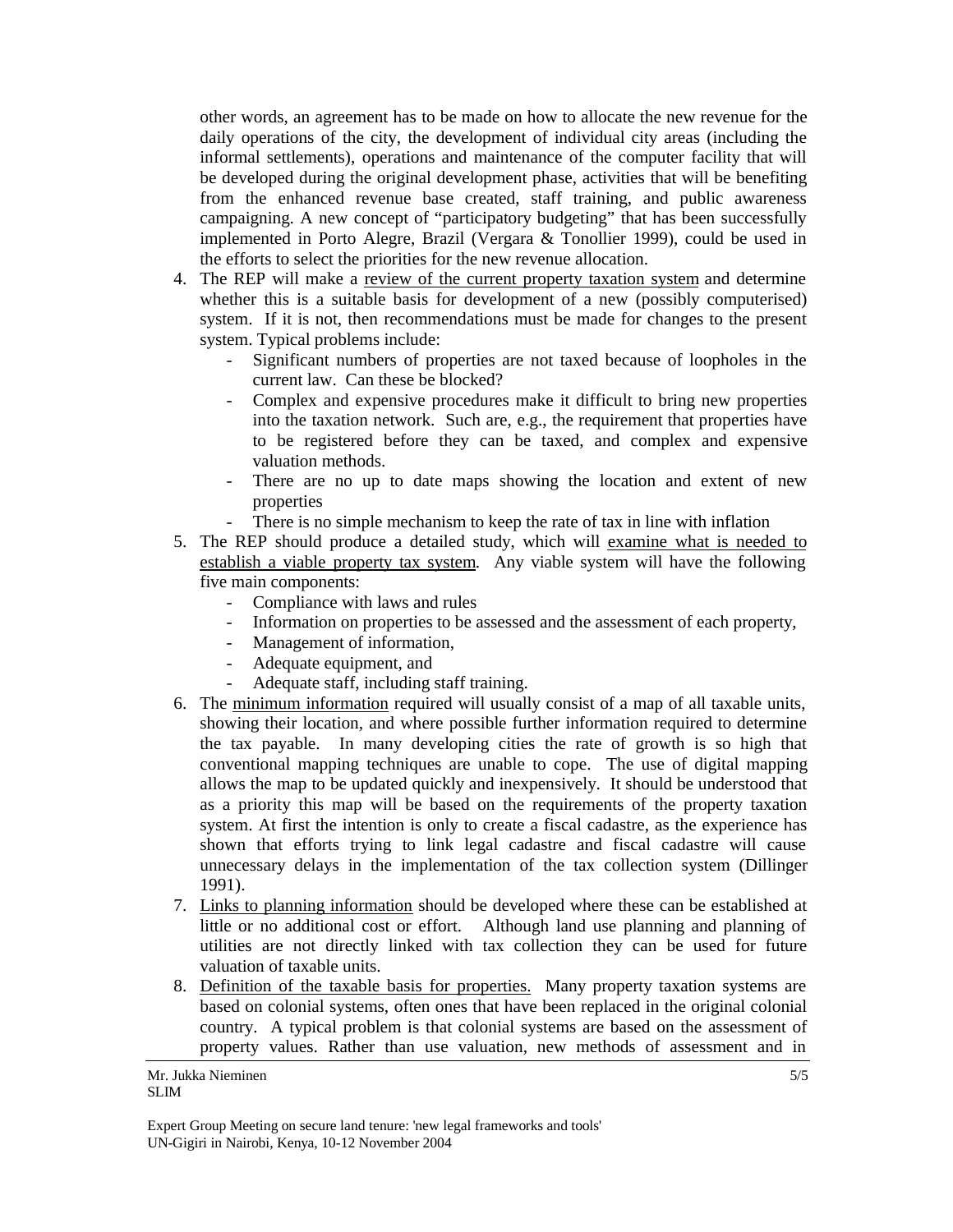particular bulk assessment are being developed, which require less skills and are far quicker and less expensive.

- 9. Design of automatic billing and monitoring system should preferably be based on the prevailing manual billing and collection system. The monitoring application will be built to follow the results of the revenue collection. This part is essential in order to make the tax collection enforcement as transparent and efficient as possible. Training of staff on all levels of administration is essential.
- 10. Implementation of GIS based revenue collection system will commence once the digital map base and the automated billing databases are in place. The necessary building blocks are the map and attribute databases. The GIS system has to be able to handle all operations in revenue collection including: creating a new property unit in the system, valuation, tax bill delivery, tax collection, arrears control, and splitting and/or amalgamating two property units. It is important to accept the principle of hardware and software independent system design. This also helps to minimise the actual investment costs during the procurement phase.
- 11. Systematic training is essential. There needs to be training on all levels of LGU administration. The training programme needs to be agreed upon at the same time when the system design principles are fixed.

The whole development process will take from 3 to 5 years depending on the size of the LGU and the existing hardware/software configuration, computer literacy of the staff, willingness to adopt new ideas, political resistance of the local decision-makers etc.

It is only after the revenue collection has proven results, that the expansion of the GIS system should be discussed. The expansion of the GIS technology would then be financed from the additional revenues already collected. If done on the basis of agreed principles of priority setting this would minimise the need for future outside financing.

If the steps mentioned above are followed, the final outcome would be a functionally and financially operational local revenue collection system that brings additional income to the LGU instead of being a burden to the city. The whole process would ensure that the operations have been done in a transparent way. The results would be measured using a set of success indicators to verify financial viability, accountability and responsiveness to the needs of people.

# **6. EXPERIENCES FROM SLIM APPROACH – THREE CASES**

The examples shown below represent different starting situations in LGU revenue enhancement schemes in different countries. Although they provide useful information, further more extensive research is required to test the arguments put forward above and develop a universal recommendation

Both Gaza and India examples below are typical grant money projects. The threat of being discontinued after the outside support ceases is apparent. Ways to get the recipient LGU committed need to be sought. The Finnish Government supports an arrangement where a concessional credit would be offered to the recipient LGUs. This would motivate the LGU,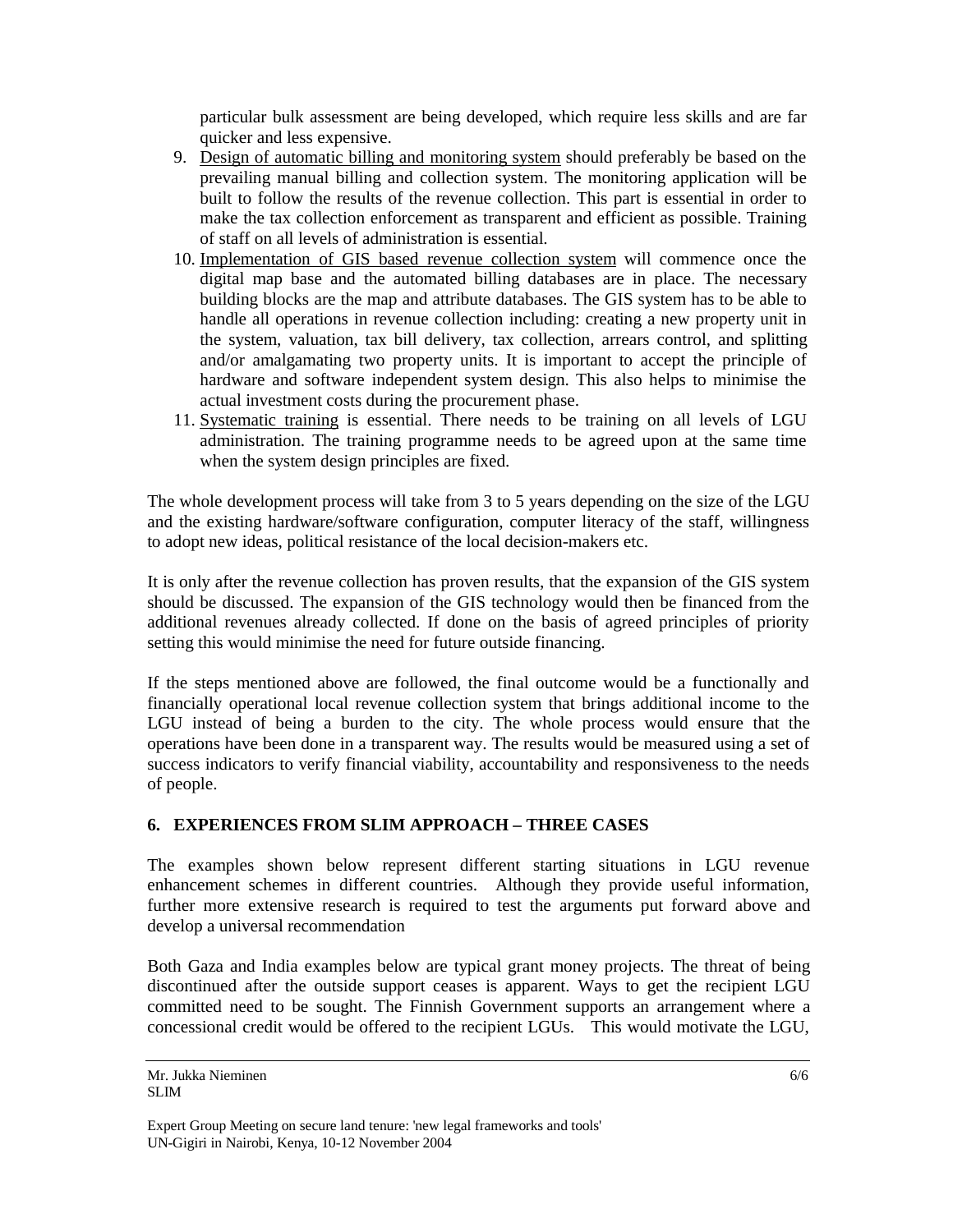as there would be an obligation to treat the GIS development and mapping as an investment to enhance the LGU revenues. Only full commitment from the LGU can guarantee a success.

### **6.1 Municipal GIS (Gaza City, Palestine)**

In 1998 the Finnish Government financed the Palestine Finland Land Management Project, among other things, to assist the Palestinian Authority to register some 7,000 ha in the rural area of Gaza Strip. It was decided that rather than use conventional surveys, the boundaries would be determined using orthophotomaps. This approach proved to be quite successful.

Because of success in the use of orthophotos in the rural areas of Gaza, similar approach was also applied in the Gaza City in the World Bank funded project (1999-2001) to develop GIS for Gaza City (population 300.000 inhabitants). Orthophotos were used as an effective tool in the assessment of the properties. The assessed property information was linked with the existing GIS based tax collection system and the digital map base of the Gaza City. The local city staff was trained to use the new tools. The emphasis was in developing a system that supports the city in collection of property tax and monitoring of building permits.

The use of the comprehensive mapping and billing would be to increase the tax net from 50% of taxable properties to closer to 100%. The new system would also mean that all properties were taxed at the same level; currently there are wide variations in tax for similar properties, the only difference being the date the properties were brought into the tax system. The combined effect of increasing the tax net and using a standard level of tax would be to increase annual revenue to USD 6 million. The repayment period for the new system would be six months and thereafter the property tax system would generate approximately four times the current income. The costs of running the new system would have to include realistic allowances for replacement computers, regular mapping updates, and increased staff costs, to retain skilled workers. These costs have to be offset against the ability to raise taxes in line with inflation and the ability to tax rapid action against arrears of tax.

The present war situation in Gaza area has made it impossible to continue the work initiated during the Finnish project. It is not sure whether any of the systems developed are in place any more.

#### **6.2 Revenue collection GIS (Kanpur, India)**

Kanpur City is located in the State of Uttar Pradesh, India. Total area of Kanpur is 340 sq. km, with a population of 2.8 to 3.0 million. One of the main problems of the Kanpur Nagar Nigam (KNN=City Corporation) and Kanpur Jal Sansthan (KJS=Kanpur Water Company) has been the extremely low tax revenues. A part of the Dutch Government supported Institution and Community Development Project (ICDP 1995-1998 and ICDP2 1998-2001) was to find ways of improving tax revenue.

It was decided that in order to improve revenue collection a systematic approach was needed. This included:

- Production of a new base map to identify all tax paying units (houses),
- Development of a methodology for identification of tax paying units,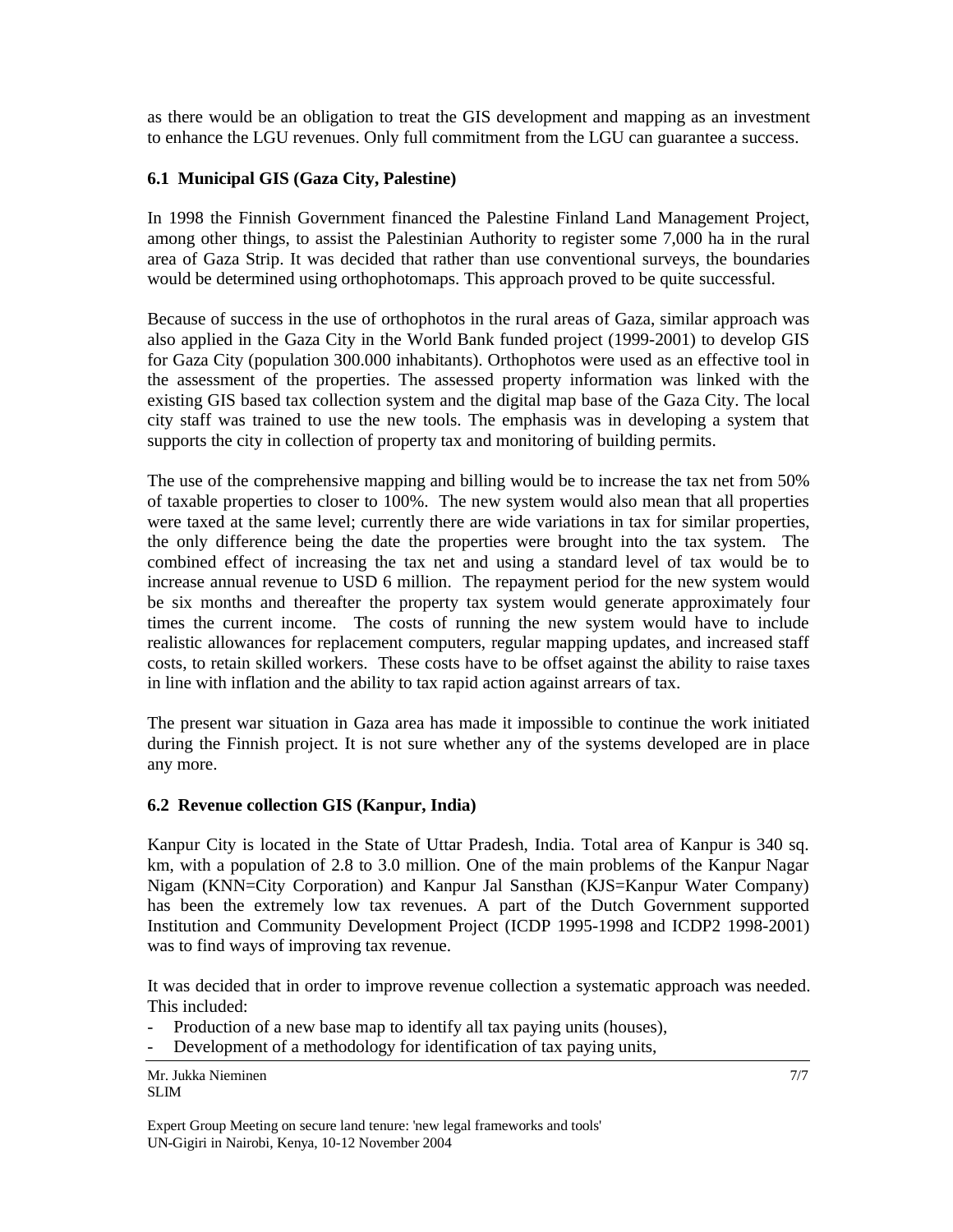- Use of a Geographical Information System (GIS) to support property taxation,
- Reorganization of the revenue collection system (operated manually by some 120 Revenue Inspectors) to utilise the GIS, and
- Training staff in the use of the new system.

The ICDP project Phase 2 (1988-2001) was a major undertaking in the city of Kanpur. Then KNN was believed to be committed to implementing the system and continuing the computerisation of the system on its own. In 2002 there was a change in the management of Kanpur City. It appears that the development project has been discontinued after the new Director of the City Corporation started in the office.

### **6.3 Capacity Building in GIS and Tax Mapping in Local Government Units (SLIM) – Six Cities in the Philippines**

Early year 2004 the Philippines Government and Asian Development Bank started a development project called **Development of Poor Urban Communities Sector Project (DPUCSP).** Already during early phases of the DPUCSP preparation (in 2001) the Government of Finland was invited to fund one part of the DPUCSP project through a concessional credit scheme. This marked the beginning of the preparations for the **Capacity Building in GIS and Tax Mapping in Local Government Units (SLIM) project.** 

SLIM is a new approach to generate revenues to Local Government Units (LGUs) in the Philippines. Modern Geographical Information System (GIS) tools are used to enable the LGUs to identify the taxable real property units. SLIM has a well developed monitoring system to assist the LGUs in tax and business license collection. Six LGUs in different parts of the country will initially participate in the project (Baguio, Angeles City, Bacolod, Iloilo, Cagayan de Oro, and Iligan). Existing tax collection procedures will be linked to SLIM.

SLIM also contributes to poverty mapping and GIS tools development for strategic planning of the LGUs. It fully supports the ideas of the recently appointed economic adviser to the Philippines Government Dr. Hernando De Soto (1989, 2000) through giving the required tools to collect base map information for the identification and registration of the titles for the urban poor. Thus the development of SLIM component of DPUCSP fully contributes to the main objectives of the President's new10-point Agenda that was announced in July 2004.

The project duration would be four years during which the following results would be reached:

- − each LGU will get their staff trained to use the application
- − each LGU will get an accurate digital property tax unit map of its entire area
- − each LGU will get computer hardware and software to run the application
- − each LGU would get a transparent and efficiently running tax collection department
- − tax payers would get a transparent and fair treatment as all units can be identified
- − the generated additional funds would be allocated to such activities that the LGU council deems important (e.g. poor urban community upgrading in accordance with DPUCSP).

Mr. Jukka Nieminen SLIM 8/8 A feasibility study of the project was completed in December 2003. The Ministry of Foreign Affairs of Finland carried out an independent appraisal of the project in March 2004 to verify

Expert Group Meeting on secure land tenure: 'new legal frameworks and tools' UN-Gigiri in Nairobi, Kenya, 10-12 November 2004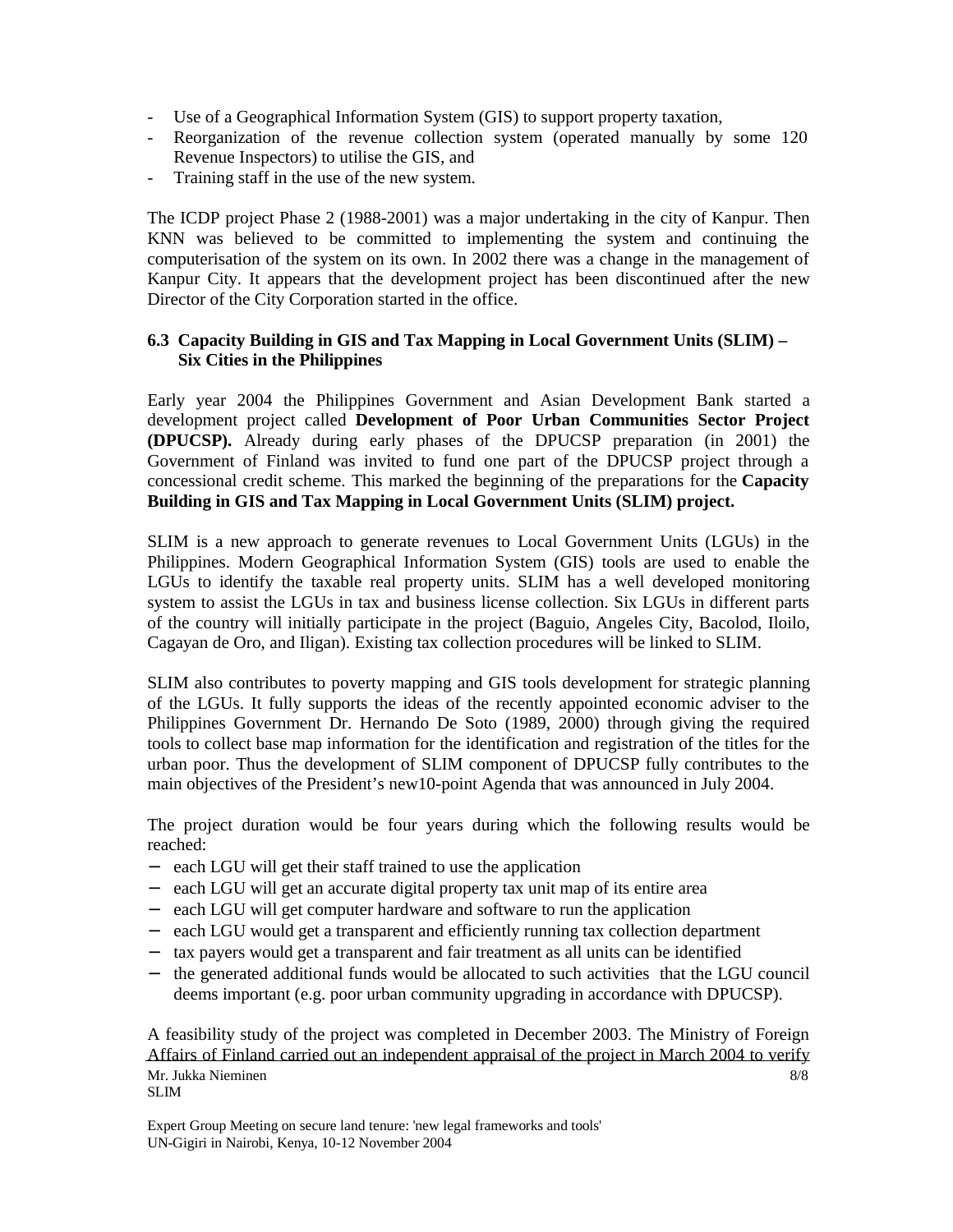the compliance of the project with the principles of the Finnish development cooperation as well as the commitment of the Government of the Philippines and the suitability of the project to the Local Government Units.

The evaluation resulted to a favourable recommendation, which led the Ministry for Foreign Affairs of Finland to take a positive stand on issuing an interest subsidy to the concessional credit for the proposed project. This decision was forwarded to the OECD consideration on 8 June, 2004 and on 22July, 2004 it got a no-objection status for implementation. The final decisions on issuing the interest subsidy and the guarantee for the credit can be taken when the Government of the Philippines has completed the internal arrangements required by the Philippines regulations and informed its readiness to enter into final agreement with the Finnish consultant.

The total duration of SLIM Project is four years followed by 12.5 years of payback of the loan. As there would be a grace period of four years after the completion of the project it is envisaged that the LGUs have plenty of time to recover the credit even before the first instalment is due. With as small increase as 20 % in tax collection starting from year 4 the cumulative real property tax collection would exceed cumulative debt servicing by year 11. If the system is in place by the end of year two the break-even time would be already between years 5 and 6, i.e. during the four year grace period.

The fiscal crisis in the Philippines has slowed down the final steps of the project preparations. The modalities are now discussed between the Government of Finland and the Department of Finance and Department of Interior and Local Government of the Philippines.

### **7. CONCLUSIONS**

Use of modern technologies in the Local Government Unit (LGU) revenue collection can be a good investment. To be successful the use of GIS and mapping has to be closely focussed, and its introduction very carefully planned and implemented. One of the great advantages of property tax is that there can be a very close relationship between tax paid and services provided. No tax will ever be popular, but providing direct linkage to services should improve acceptability. By improving the income stream for developing cities is believed to be a major contribution to improving urban management in the developing world, including:

- the need to promote decentralisation through bigger fiscal autonomy of LGUs,
- the need to strengthen the financial and institutional capacities of the LGUs, and
- the need for transparency and good governance of the LGUs.

Through the use of a concessional credit scheme the recipient LGUs will have an opportunity to get a fully functional GIS platform for property tax collection and demonstrated revenue enhancement results before the actual payback has even started. At the same time the donor's wish to get a full LGU commitment for the actions required will be satisfied.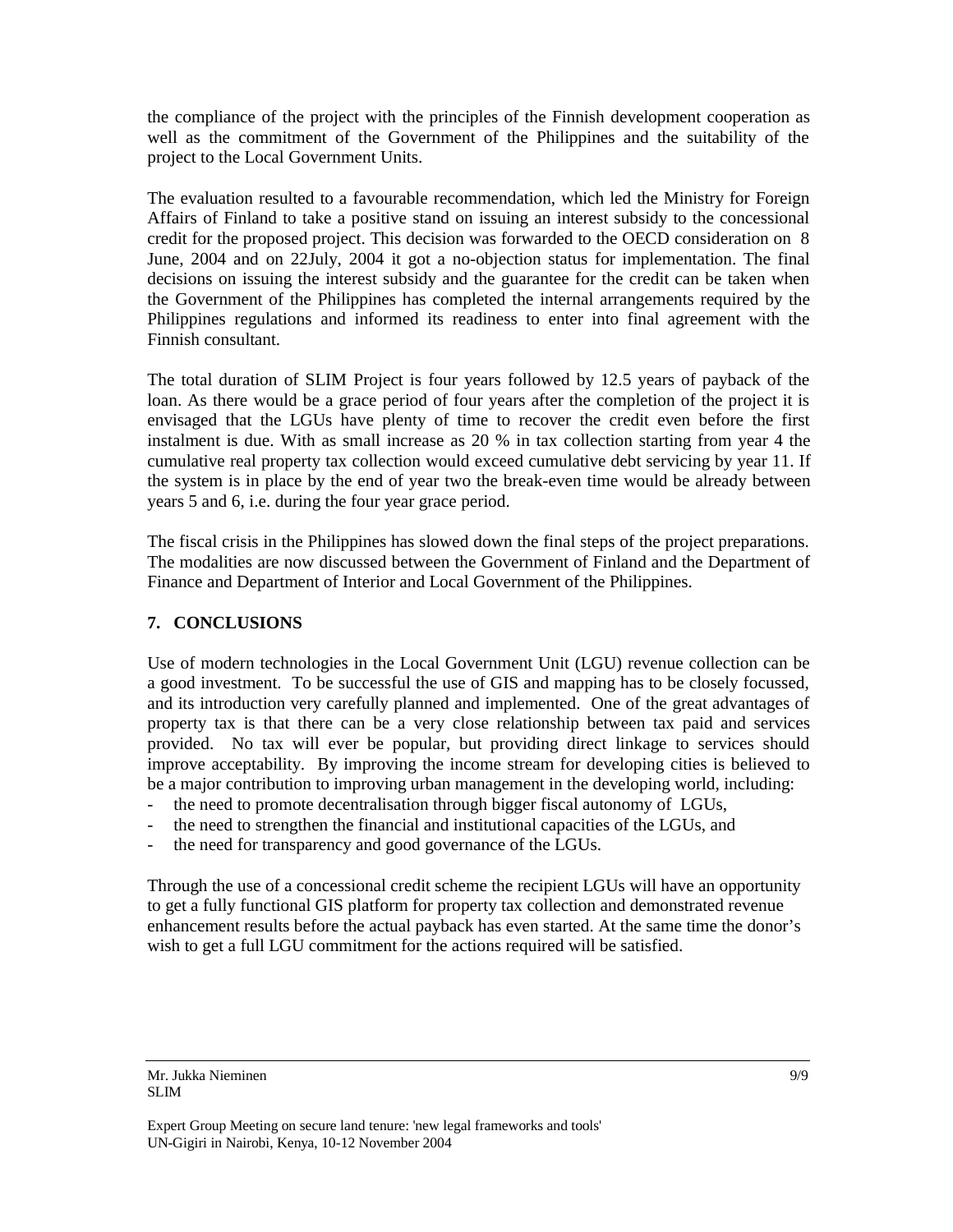### **REFERENCES**

Asian Development Bank, 2001, ADB Urban Sector Strategy, Manila.

Bahl, R. & Linn, J., 1992, Urban Public Finance in Developing Countries, New York, Oxford University Press.

Bahl R., 1999, "Implementation Rules for Fiscal Decentralization", Paper presented at the International Seminar on Land Policy and Economic Development, Land Reform Training Institute, Taiwan, November 17, 1998, International Studies Program, School of Policy Studies, Atlanta , Georgia State University, Atlanta, Georgia.

Bell M. E., 2000, "An Optimal Property Tax: Concepts and Practices, Intergovernmental Fiscal Relations and Local Financial Management", April 17-21, 2000, Almaty, Kazakhstan, World Bank.

Bernstein J. D.,1994, "Land Use Considerations in Urban Environmental Management", Urban Management and the Environment, Publication No. 12, UNDP/UNCHS/World Bank, Urban Management Programme Published for the Urban Management Programme by The World Bank, Washington, D.C.

Bird, Richard M., 2004, "Subnational Revenues: Realities and Prospects", World Bank Institute, Intergovernmental Fiscal Relations & Local Financial Management Program, Topic 7, Local Revenues,

<http://www1.worldbank.org/wbiep/decentralization/module7/Topic07.1.htm>

Corker, I. & Nieminen, J., 2001, "Improving Municipal Cash Flow – Systematic Land Information Management", Proceedings of International Conference on Spatial Information and Sustainable Development, TS 6.1 Economic Values, pp.1-12, Nairobi.

Dillinger, William, 1991, "Urban Property Tax Reform: Guidelines and Recommendations", World Bank Urban Management Program Tool #1. World Bank: Washington, D.C.

Eckert, J. K. (General Editor) & Goudemans, R. J. & Almy, R. R. (Senior Technical Editors), 1990, Property Appraisal and Assessment Administration, The International Association of Assessing Officers.

Kelly, R., 1999, "Designing a Property Tax Reform Strategy for Sub-Saharan Africa: An Analytical Framework Applied to Kenya", Harvard Institute for International Development, Development Discussion Paper No. 707, Harvard University

McGill, R., 1996, Institutional Development – A Third World City Management Perspective, 328 pp. London and New York, Macmillan, UK and St. Martin's Press USA.

Mou, C.,1996, "Major Property Tax Issues in Africa, in Property Tax in Eastern and Southern Africa: Challenges and Lessons Learned", Municipal Development Programme, Working Paper No. 2 pp. 4-9, Harare, Zimbabwe.

Expert Group Meeting on secure land tenure: 'new legal frameworks and tools' UN-Gigiri in Nairobi, Kenya, 10-12 November 2004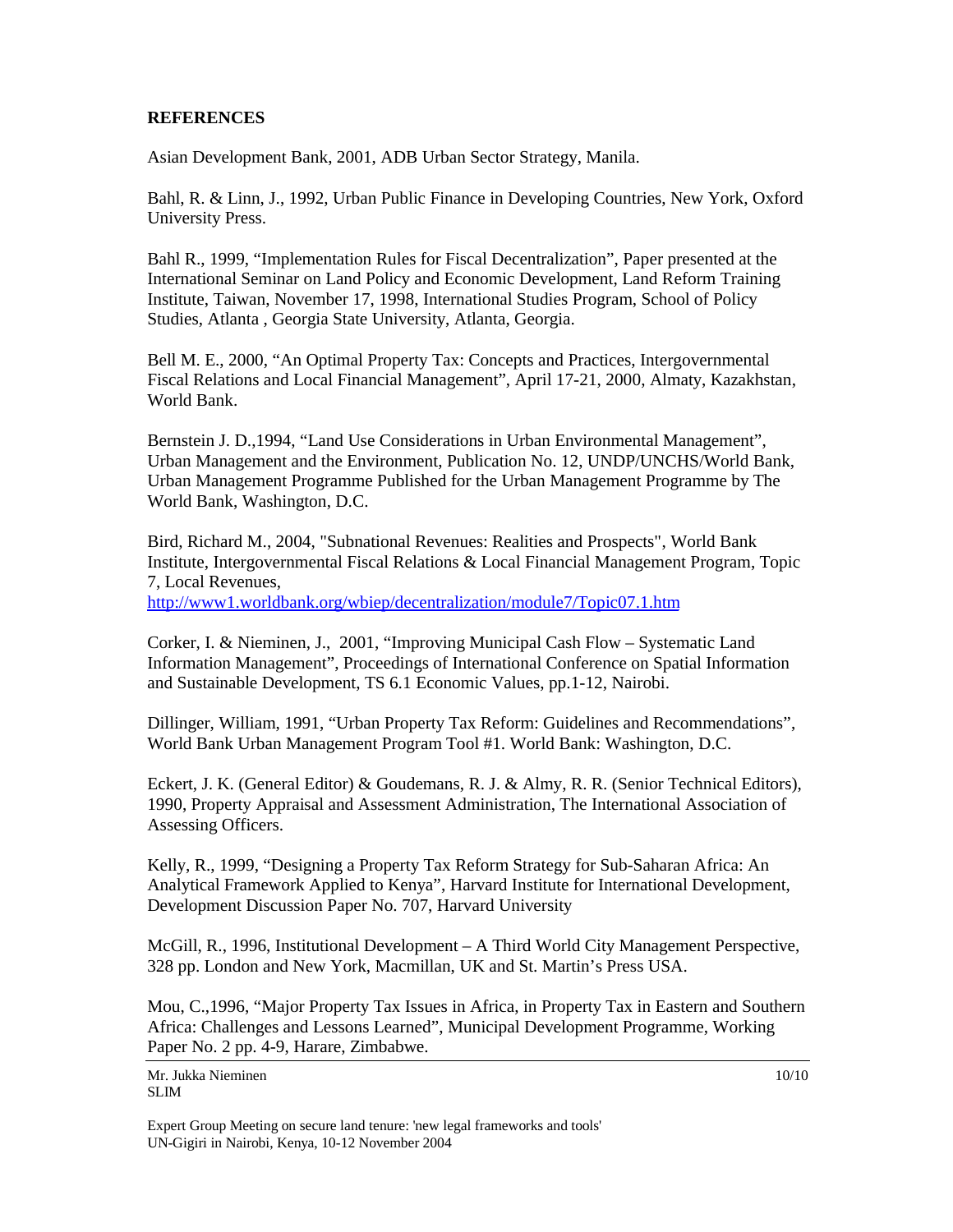Nieminen, Jukka, 2002, "Property tax based revenue collection GIS in the developing cities – a new approach for sustainable urban development", in Brebbia, C.A. & Martin-Duque, J.F. & Wadhwa, L.C. (Eds.) The Sustainable City II, Urban Regeneration and Sustainability, pp. 88-94, Southampton, WIT Press.

Soto, Hernando De, 1989, The Other Path, The Invisible Revolution on the Third World, New York, Harper & Row Publishers.

Soto, Hernando De, 2000, The Mystery of Capital. Why Capitalism Triumphs in the West and Fails Everywhere Else, New York, Basic Books

UNCHS (Habitat), 1996, Habitat Agenda. Nairobi.

Vergara V. & Tonollier O. A. P., 1999, Participatory Budget: From Theory to Practice--The Experience of Porto Alegre. Power Point presentation from World Bank Urban Management Seminar, Toronto, Canada.

<http://www.worldbank.org/wbi/urbancitymgt/toronto/assets/t-vergara-mod03.ppt>